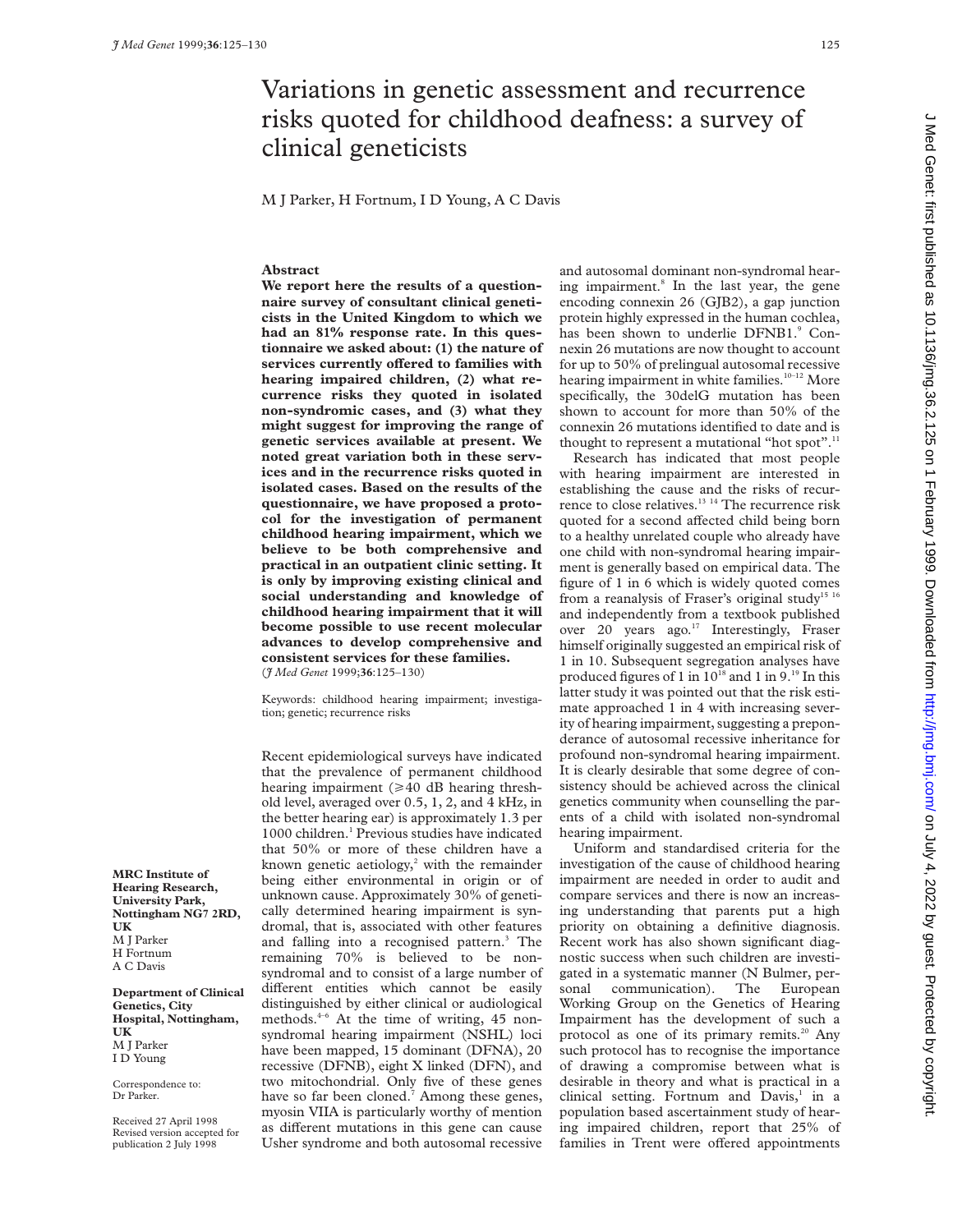

Estimated proportion of hearing impaired children seen 'Low' etc 0 to 10 11 to 20 21 to 30 31 to 40 41 to 50 51 to 60 61 to 70 Don't know

*Figure 1 Estimated percentage of local children with hearing impairment seen by individual clinical geneticists.*

with a clinical genetics service or someone who gave advice about genetics. They showed considerable variability by district and severity of hearing impairment. However, there were no data on how many families actually attended nor on what such services are actually providing in terms of information to parents or systematic attempts to derive a clearer diagnosis.

In this paper we report the results of a survey of consultant clinical geneticists in the United Kingdom, which attempts to fill in these gaps. We looked to address questions about referral patterns, attendance rates, and local clinical genetics services available for families with a hearing impaired child. In particular, we sought guidance on appropriate routine investigations and information on the spectrum of recurrence risks being quoted for families with a hearing impaired child. Suggestions on how clinical genetics services might be better tailored for these families were also invited.

## **Methods**

Questionnaires were sent by post to 79 consultant clinical geneticists based in all of the known 26 centres in the United Kingdom in June 1997. The questionnaire comprised questions on 11 topics and was designed to be quick and easy to complete. Three months later, one postal reminder was sent to non-responders, stressing that incomplete questionnaires were acceptable and that people should not be deterred from returning questionnaires because of difficulties in obtaining exact figures. The full questionnaire is included as appendix 1.

#### **Results**

After two postings, 58 individually completed questionnaires were returned and five other consultants endorsed a collective departmental response. One respondent who no longer undertook any clinical work returned the questionnaire uncompleted. This gives a final response rate of 63/78 (81%). Twenty-six of the 27 known United Kingdom centres were represented in the replies. The total population said to be covered by the 26 centres was approximately 60 000 000, indicating some degree of overestimation or overlap. The mean and median values for individual annual case loads were 500 and 420 respectively. Fortynine individual respondents provided information about the families referred to them. This enabled us to calculate the proportion of their case load made up of families primarily referred because of hearing impairment. The majority, 47/49 (96%), stated that this proportion was less than 10% and 24/49 (49%) stated that it was less than 2%.

Fifty-five individual respondents provided information about special interest (question 2). Of these, 3/55 consultants (5.5%) specifically mentioned hearing impairment and 23/55 (41.8%) indicated an interest in an area, such as dysmorphology, craniofacial disorders, chromosome abnormalities, and syndrome diagnosis, in which it would be expected that disorders associated with childhood hearing impairment would be encountered. Only two consultants indicated that they would not expect to see children with permanent hearing impairment in their normal practice. In the analyses which follow, the three consultants who stated deafness as an interest have been grouped together with the 23 who had an interest in a related field. Interestingly, these 26 consultants came from only 15 centres, indicating that the other 11 centres (who responded) did not have a consultant who expressed a special interest in deafness or a related field. However, it is recognised that these groupings are somewhat arbitrary as almost all clinical geneticists will encounter disorders in which childhood hearing impairment can occur.

# ATTENDANCE RATES

Of the 50 individual respondents who answered the questions about attendance rates (questions 4 and 5 in appendix 1), more than half  $(n=26)$  thought that there was no difference between the attendance rate among families with hearing impairment and all other referrals. Of the remainder, 13/50 (26%) thought that families referred primarily because of hearing impairment were more likely to attend and 11/50 (22%) thought that they were less likely to attend.

## PROPORTION OF HEARING IMPAIRED CHILDREN **SEEN**

Forty individual respondents provided information about the estimated percentage of deaf children in their catchment area who were seen by their service. Eight of these respondents made a qualitative statement that the percentage of deaf children that they saw was "low". Of the remainder, the majority (27/32) indicated that they suspected that less than 20% of all children with hearing impairment were seen in their departments (fig 1). There was no significant difference between the estimated percentages of deaf children seen by consultants with  $(n=19)$  and without  $(n=21)$  an interest in an area associated with childhood hearing impairment.

# OTHER PROFESSIONAL GROUPS SEEING FAMILIES FOR GENETIC COUNSELLING

Thirty-five individual respondents indicated that families of hearing impaired children may be receiving "genetic counselling" from other

 $\Omega$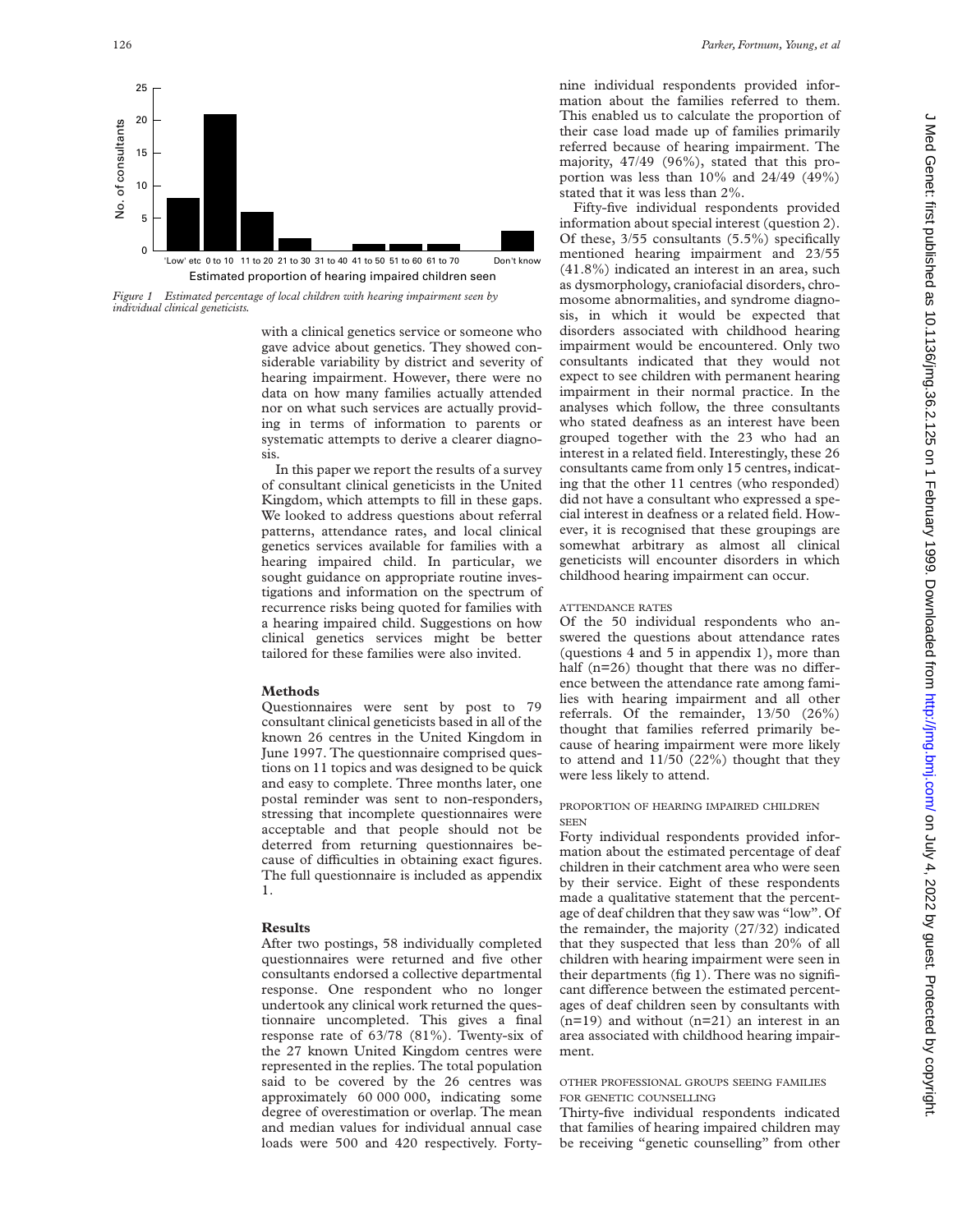*Table 1 Suggested routine investigations on children*

|                                               | $N =$ responses |
|-----------------------------------------------|-----------------|
| Audiology                                     |                 |
| Audiograms                                    | 12              |
| ABR (only if NF2 suspected)                   | 1               |
| Virological studies                           | 19              |
| <b>TORCH</b> screen                           |                 |
| Serology (with various age provisos applied)  |                 |
| Viral investigations (non-specifically)       |                 |
| Cytogenetic testing                           | 5               |
| Chromosomes (if dysmorphic or developmental   |                 |
| delay)                                        |                 |
| Fragile X                                     |                 |
| Molecular testing                             | 6               |
| (See question on requests for DNA storage and |                 |
| tests)                                        |                 |
| Other blood tests                             |                 |
| Haematology                                   | 1               |
| U&Es and creatinine                           | $\overline{c}$  |
| <b>TFTs</b>                                   | 21              |
| Thyroid autoantibodies                        | 1               |
| Liposomal storage enzymes                     | $\overline{c}$  |
| Other urine tests                             | 12              |
| Urine analysis (variously for blood, protein, |                 |
| oligosaccharides and/or microscopy)           |                 |
| Ophthalmological assessment                   | 26              |
| Cardiac assessment                            |                 |
| <b>ECG</b>                                    | 31              |
| Imaging                                       |                 |
| CT/MRI (various provisos, including if male   |                 |
| with mixed deafness or X linked pedigree, if  |                 |
| profound or progressive or if NF2 suspected)  | 9               |
| Renal USS                                     | 3               |
| <b>CXR</b>                                    | $\mathbf{1}$    |
| Miscellaneous                                 |                 |
| Perchlorate discharge test                    | 2               |
| <b>EEG</b>                                    | $\mathbf{1}$    |
|                                               |                 |

services or groups in their catchment area. The commonest responses were an audiologist or audiological physician (n=18), a paediatrician or community paediatrician (n=13), or a fellow clinical geneticist (n=10). Other services mentioned were ENT (n=4), neurology, education, community physiotherapy, "local network of services", and patient support groups (all n=1). In addition, 20 individual respondents stated that no other services or groups were involved in their locality.

#### INVESTIGATIONS

Forty-five individual respondents indicated that they would ask for some degree of formal audiological assessment on parents (question 8a), although this was qualified in 16 instances by statements such as "if indicated", "sometimes", and "if there is a positive family history". Fifty-five individual respondents completed question 8b concerning routine investigations on children. Their responses are listed in table 1. The commonest specific investigations indicated were ECG (n=31



*Figure 2 Recurrence risk quoted for unexplained isolated childhood hearing impairment by individual clinical geneticists.*

respondents), ophthalmological review  $(n=26)$ , thyroid function tests  $(n=21)$ , virology for congenital infection (n=19), and other forms of urine analysis (n=12). Imaging (CT or MRI scan) was mentioned by nine respondents, three of whom cited the possibility of X linked inheritance as a specific indication for this.

# RECURRENCE RISK

Fifty-five people responded to the specific question on recurrence risk (question 9). Where ranges were quoted, the recurrence risk for that particular respondent was taken as the midpoint of the range. The recurrence risks for all respondents are shown in fig 2. The modal responses were 1 in 10 given by 24/55 respondents (43.6%) and 1 in 6 given by 11/55 respondents (20.0%). There was very little difference in the pattern of responses from consultants with and without an interest in an area related to childhood hearing impairment.

# REQUESTS FOR PRENATAL DIAGNOSIS AND DNA STORAGE/TESTING

Requests for prenatal diagnosis were generally reported to be limited with most respondents to this question indicating that this was very unusual. Discussions were often not instigated for conditions in which no such tests are available. The few cited examples were for syndromes for which a test had been developed. Some respondents indicated that they suspect that there would be more interest if testing should become available and that some parents would consider this condition to be sufficiently serious to alter their plans for further children. The observation was also made that some hearing impaired parents would prefer to have a child who is also hearing impaired.

Six respondents indicated that they now regularly store DNA from families with nonsyndromal hearing impairment. There was also a general consensus that the development of molecular tests for the carrier status in unaffected relatives would be welcomed.

#### IMPROVEMENTS IN SERVICES

Suggestions for ways in which clinical genetics services could be improved are summarised in table 2. Respondents were not asked to take resource limitations into account. The most common suggestions concerned the need for an agreed protocol for investigation. Closer collaboration with referring specialities was also a recurrent theme as was the setting up of joint clinics. The importance of communication with these families to discover and address their needs was mentioned frequently. There were suggestions that signing interpreters and members of the deaf community could be recruited to help with genetic counselling. The importance of consistency in the provision of a recurrence risk was also recognised.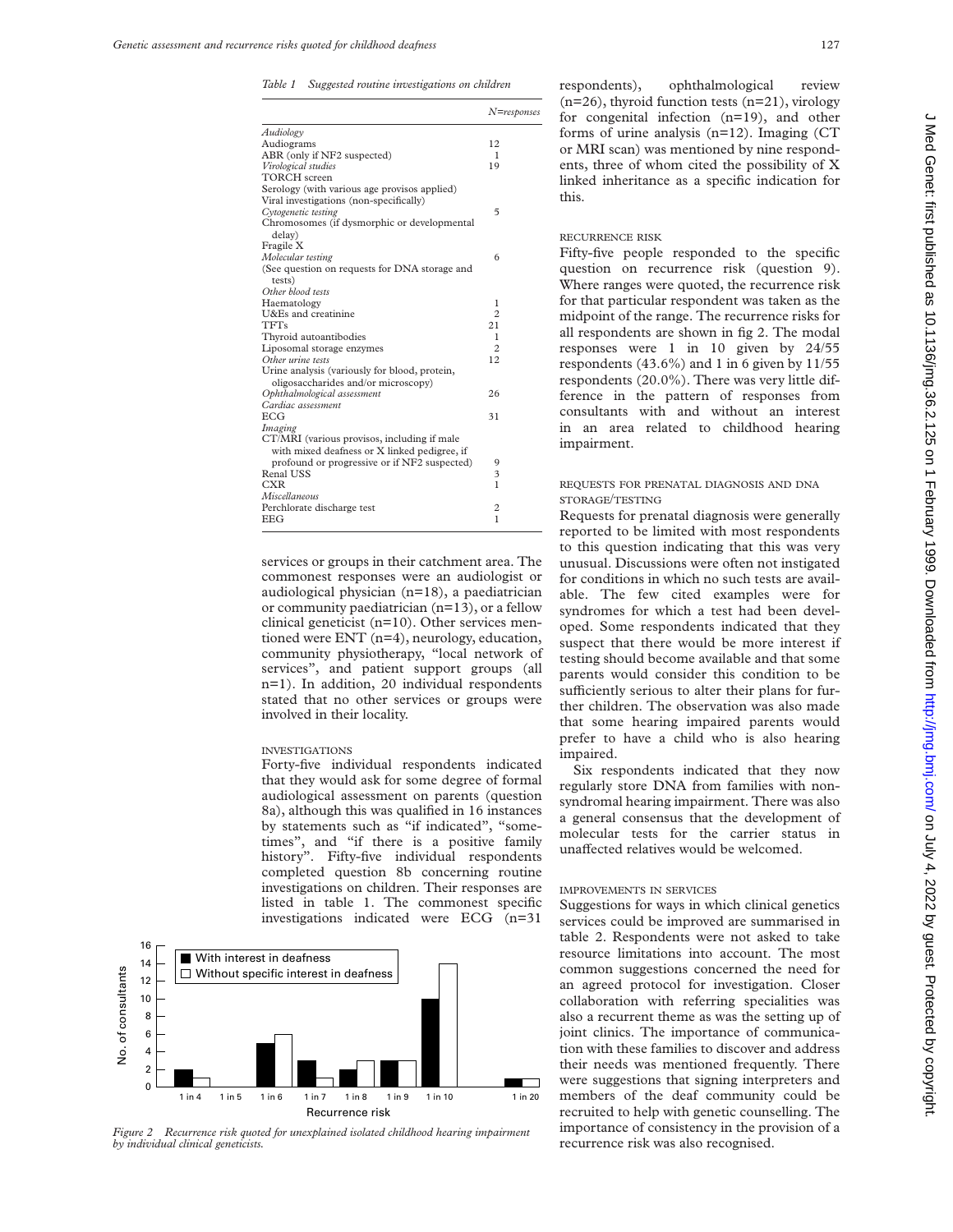*Table 2 Suggestions for improvements of services*

|                                                                                       | $N$ =response. |  |
|---------------------------------------------------------------------------------------|----------------|--|
| Protocols                                                                             |                |  |
| Agreed national protocol for investigation of childhood hearing impairment<br>Liaison | 14             |  |
| Joint clinics and better liaison with interested specialities                         | 20             |  |
| ENT to refer families routinely rather than only if families request referral         |                |  |
| Education                                                                             | 2              |  |
| Better referral rate through greater awareness of clinical genetic services for such  |                |  |
| families                                                                              | 6              |  |
| Increasing teaching about syndromic deafness to relevant groups                       | 3              |  |
| Targeting                                                                             |                |  |
| Person within clinical genetics department with specific interest/expertise           | 2              |  |
| Communication                                                                         |                |  |
| Genetic associate with special knowledge of the deaf population and                   |                |  |
| communication skills                                                                  | 7              |  |
| Genetic counsellor for deaf (who signs)                                               | 1              |  |
| 'Tests'                                                                               |                |  |
| Need for useful molecular tests for non-syndromal deafness, to increase the           |                |  |
| accuracy of counselling re recurrence risks and improve the options for prenatal      |                |  |
| diagnosis                                                                             | 8              |  |
| Improved early diagnosis re cochlear implants                                         | 1              |  |
| Provision for performing parental audiograms at same time as children's ones in       |                |  |
| audiology                                                                             | 1              |  |
| Availability of MRI scanning for the investigation of deafness                        | 1              |  |
| Counselling                                                                           |                |  |
| Consistent recurrence risks                                                           | 1              |  |
| Preconceptional counselling should be available                                       | 1              |  |
| Patient needs                                                                         |                |  |
| Find out what families themselves want                                                | 4              |  |
| Input from genetics departments to schools for hearing impaired                       |                |  |
| By involvement of deaf people to explain about deaf subculture                        |                |  |

## **Discussion**

CLINICAL GENETICS SERVICES

It is notable that there is almost universal agreement that only a small proportion of families with hearing impairment of genetic aetiology are referred to clinical genetics services. Failure to refer could be for several reasons. Firstly, there could be great variation in the understanding of the significant contribution of genetic factors to permanent childhood hearing impairment. Secondly, there may be limited availability of clinical genetic services in different parts of the country, both geographically and in terms of resources available to each local clinical genetics centre. Finally, there is evidence that not every family with a genetic hearing impairment will welcome contact with a clinical genetics centre. Some groups in the deaf community are disturbed by the recent developments in molecular genetics and their perceived eugenic undertones. Understandably some families may feel stigmatised by the suggestion of an underlying genetic "abnormality" and resent the prevailing medical establishment view that they have an undesirable "disability". Our results indicate that there is widespread awareness among clinical geneticists of the importance of recognising these reservations and treating families with great sensitivity. Involving the deaf community in genetic counselling could help address the concerns of those who have an underlying suspicion of the motives of clinical geneticists.

## PROPOSED PROTOCOL FOR INVESTIGATION

A proposed outline protocol for the investigation of childhood hearing impairment, based largely on the results of this questionnaire, is summarised in table 3. Often many of these investigations will be undertaken by other specialists and it could be reasonably argued that the role of the clinical geneticist is to overview *Table 3 Suggested protocol for the aetiological investigation of childhood deafness*

| Audiology         |                                                                          |
|-------------------|--------------------------------------------------------------------------|
|                   | • Age appropriate, reliable audiological assessment, including           |
|                   | tympanometry                                                             |
|                   | $\rightarrow$ child/proband                                              |
|                   | $\rightarrow$ parents & sibs (if any clinical suspicion of hearing loss) |
|                   | Urine analysis                                                           |
|                   | • CMV (first 2-3 weeks only)                                             |
| $\bullet$ Glucose |                                                                          |
|                   | $\bullet$ Microscopy                                                     |
|                   | • Organic and amino acids                                                |
| <b>Blood</b>      |                                                                          |
|                   | • Viral serology                                                         |
|                   | $\Rightarrow$ rubella (first six months only)                            |
|                   | $\Rightarrow$ toxoplasma                                                 |
|                   | $\Rightarrow$ syphilis                                                   |
|                   | • DNA storage                                                            |
|                   | • Cytogenetic analysis                                                   |
|                   | $\bullet$ T <sub>4</sub> & T <sub>SH</sub>                               |
| <b>ECG</b>        |                                                                          |
|                   | Ophthalmological assessment                                              |
| $\bullet$ ERG     |                                                                          |
| CT/MRI            |                                                                          |
|                   | Vestibular function testing                                              |
|                   | Perchlorate discharge test                                               |
|                   | Renal ultrasound scan                                                    |
|                   |                                                                          |

and coordinate these investigations to ensure that they are complete. Indeed, the importance of liaison and collaboration between all interested specialities was mentioned by many respondents.

This protocol represents a possible minimum standard of investigations which are already available in most centres. Other specific investigations may well be indicated in order to exclude a particular diagnosis in any given family. Investigation of these children should not be seen as a one off event but a continuous process, especially as many syndromal associations are variable in their age of manifestation. Certain tests (notably urine analysis for blood, glucose, and protein, thyroid function testing, and ophthalmological assessment) may well need to be repeated at regular intervals until such time as the responsible clinician can confidently exclude associated pathology in any particular system.

Age appropriate, reliable audiological assessment, including tympanometry to assess middle ear function, is an essential requirement not only for the child, but also for any other hearing impaired family members.

Urine analysis is non-invasive and can be used as an initial screen for several syndromes associated with childhood deafness. Glycosuria may indicate diabetes mellitus as part of the DIDMOAD syndrome, an association of diabetes insipidus, diabetes mellitus, optic atrophy, and deafness. Microscopic haematuria would point towards a diagnosis of Alport syndrome. Urine organic and amino acid analysis is useful when considering a diagnosis of a metabolic disorder, usually indicated by the presence of other suggestive features.

In this proposed protocol, we have deliberately avoided the term "TORCH screen" as there is little value in carrying out an extensive screen for congenital infection unless clinical features point towards a specific infectious agent. Unfortunately, the window of opportunity for making a confident diagnosis of congenital CMV infection is narrow and often missed. The diagnosis can only be confirmed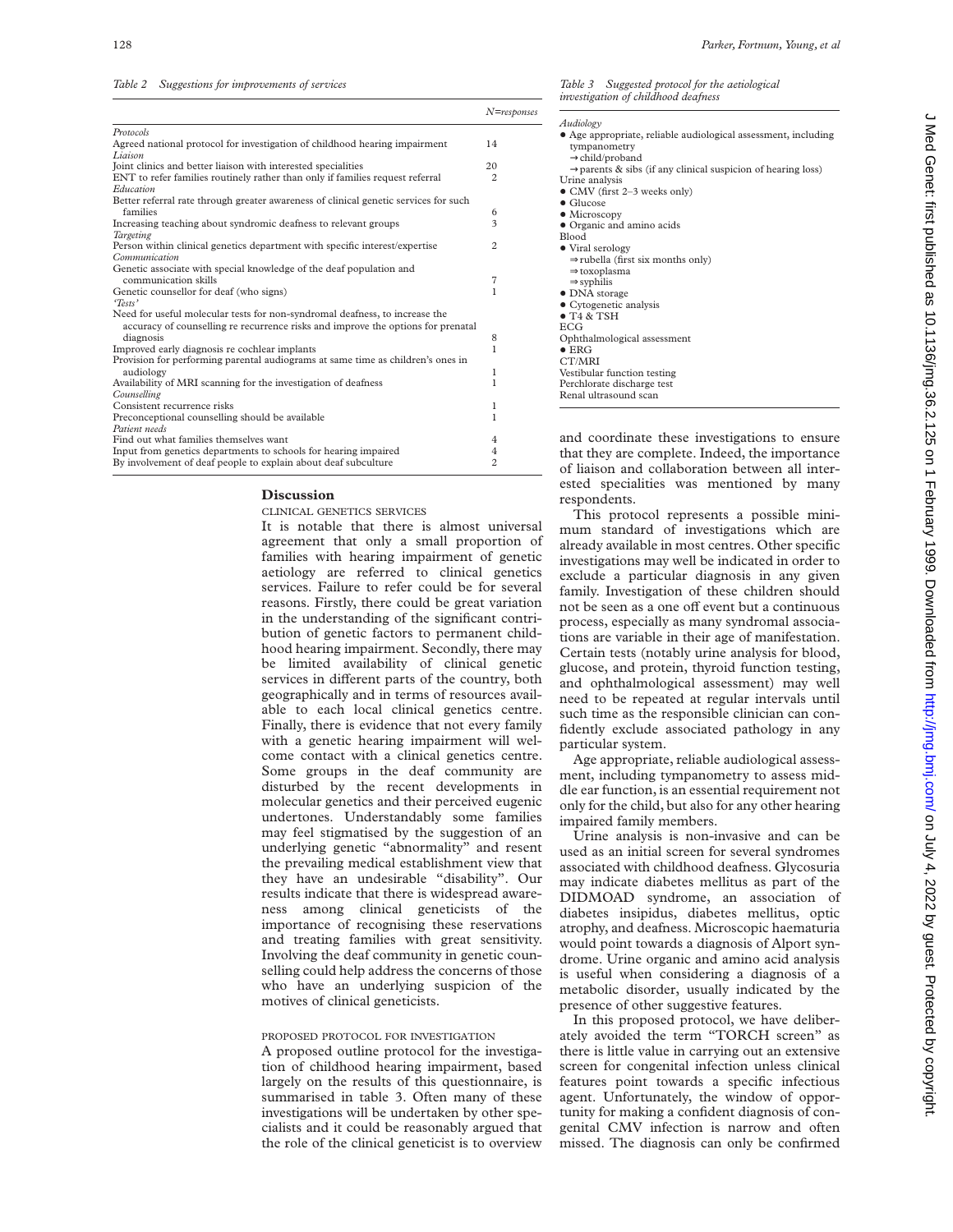by isolating the virus from urine within the first one to two weeks of life. Serology is notoriously unreliable as asymptomatic infection is so common.<sup>21</sup> The move towards neonatal hearing screening<sup>22</sup> means that there should be greater opportunity to establish CMV as the cause of hearing impairment.

At present, DNA mutation analysis is available for only a few single gene disorders such as Waardenburg and Alport syndromes. This situation is changing rapidly and if mutations in connexin 26 are found to be as common as initially reported, then mutation analysis of this small gene will almost certainly become part of the recommended protocol for all children with severe unexplained hearing impairment.

Cytogenetic analysis should be performed when there are dysmorphic features or growth/ global developmental delay. However, it is not a routinely indicated test in a child with no such features.

Although rare, the Jervell and Lange-Nielsen and the Romano-Ward syndromes are important to identify as they can cause sudden death in the young and an ECG is another simple screening investigation that should be performed as part of the investigation of childhood hearing impairment of unknown aetiology.

All hearing impaired children should be referred for an expert ophthalmological opinion to recognise any pathology that may threaten this other sense that hearing impaired children particularly rely upon. Ophthalmological screening for retinitis pigmentosa as part of Usher syndrome can be performed by means of an electroretinogram and has been reported to be of value even in infancy.<sup>23</sup>

One particular area of uncertainty at present is the role of imaging. This probably reflects the lack of guidance in published reports about the value of CT and MRI scanning in distinguishing the different causes of congenital hearing impairment. In simple terms, CT is the best technique for imaging bony structures. It has no role in establishing whether the hearing impairment is conductive or sensorineural, which is achieved instead by audiological assessment. CT scanning is indicated in a child with a conductive impairment, not attributable to otitis media with effusion, in order to exclude a cholesteatoma or mastoid air cell pathology. MRI scanning is generally the preferred technique for imaging soft tissue, in particular nerves. It is indicated for the identification of nerve hypoplasia or aplasia in children.24 MRI scanning is also indicated in the investigation of progressive unilateral sensorineural hearing impairment in order to exclude a cerebellopontine angle lesion, such as an acoustic neuroma.

Vestibular function testing is relevant to several syndromal causes of hearing impairment, including Usher syndrome. It has been shown that children with absent vestibular responses do not walk before 18 months of age, so that any child who walks before this age is unlikely to have bilateral vestibular impairment.<sup>25</sup> Formal vestibular assessment is indicated if a vestibular problem is suspected.

Pendred syndrome is an autosomal recessive association of hearing impairment and goitre. Fraser<sup>15</sup> estimated its prevalence to be 7.5% of all congenital deafness, but subsequent studies have disputed this high figure.<sup>26</sup> However, since the recent localisation,<sup>27</sup> <sup>28</sup> and indeed now cloning, $29-31$  of the causative gene it has been postulated that this condition has been previously underascertained.<sup>30</sup> Reardon *et al*<sup>30</sup> go on to state that 80% of cases of this syndrome have structural cochlear malformations identifiable by computerised tomography (CT). These authors also discuss the role of the perchlorate discharge test which they have shown to be previously underused in the investigation of apparently non-syndromal hearing impairment. They recognise it to be non-specific and difficult to perform in children, but believe it remains "an essential element in the investigation of the singleton deaf child", particularly where structural cochlear malformations are shown on CT scan. Children with Pendred syndrome are usually euthyroid and thyroid function tests are certainly not diagnostic here. However, it is still important to look for the association of abnormal thyroid function with childhood deafness as this may be treated relatively easily.

Structural renal abnormalities detected by ultrasound scanning may well point the way towards the diagnosis of a syndrome where hearing impairment is associated with renal disease, such as branchio-oto-renal (BOR), Alport, and oto-renal-genital syndromes, among others.

## RECURRENCE RISKS

Many parents of a child with severe congenital hearing impairment wish to know the likelihood that another child will be similarly affected. At present, counselling for such families is based on empirical recurrence risks. This study has indicated that the range of risks quoted to such parents varies considerably with extremes of 1 in 4 and 1 in 20 and a modal value of 1 in 10. It is rather disturbing that a profession which views as one of its primary roles the provision of accurate information should show such a wide spectrum of opinion and perhaps the time has come for agreement on a consensus figure. One in 10 seems to be the risk which is most widely quoted, and which has a sound basis, so that this would seem to be the figure of choice when presented with an isolated case of unexplained childhood hearing impairment. Even when mutation analysis for genes such as connexin 26 becomes widely available, there will still need to be a level of agreement. Ideally, professionals in different centres in the United Kingdom should be giving similar recurrence risks in families in similar circumstances. This is a subject which is being investigated further through the resources of the Trent Ascertainment Study.<sup>1</sup>

#### **Conclusion**

We conclude by drawing attention to the apparent lack of awareness of the role of genetic factors in childhood hearing impairment and suggest that families should have